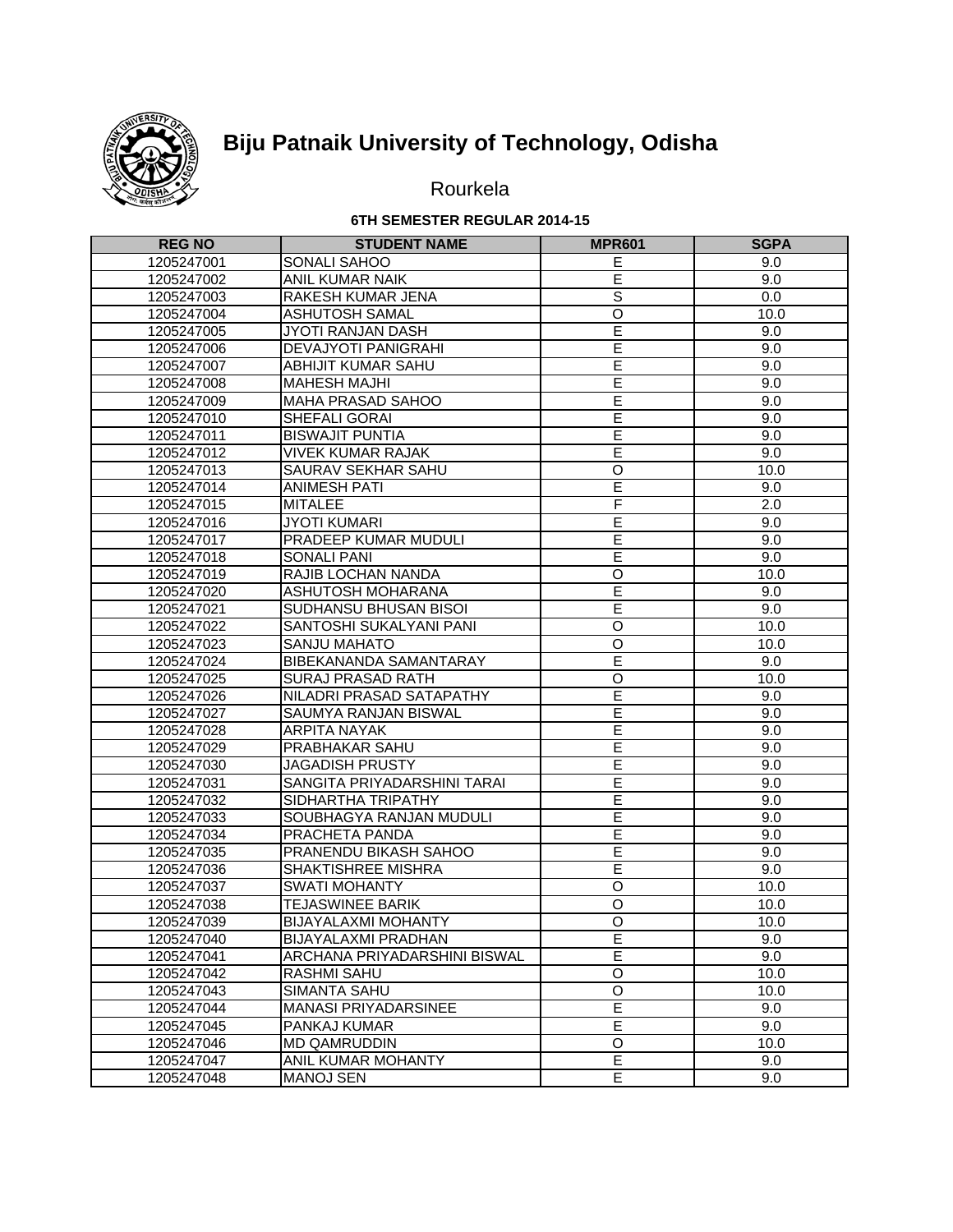

# **Biju Patnaik University of Technology, Odisha**

## Rourkela

#### **6TH SEMESTER REGULAR 2014-15**

| <b>REG NO</b> | <b>STUDENT NAME</b>        | <b>MPR601</b>      | <b>SGPA</b> |
|---------------|----------------------------|--------------------|-------------|
| 1205247049    | SUSHREE SANGITA SAHU       | O                  | 10.0        |
| 1205247050    | DIPUNA REDDY               | Ē                  | 9.0         |
| 1205247051    | SANGHAMITRA SAMAL          | $\overline{E}$     | 9.0         |
| 1205247052    | <b>SUJATA BEHURIA</b>      | Ē                  | 9.0         |
| 1205247053    | MRITUNJAY KUMAR MISHRA     | $\overline{O}$     | 10.0        |
| 1205247054    | ABINASH BEHURA             | E                  | 9.0         |
| 1205247055    | KANHA SENAPATI             | O                  | 10.0        |
| 1205247056    | JAYADEBA JENA              | Ē                  | 9.0         |
| 1205247057    | PITABASH JENA              | E                  | 9.0         |
| 1205247058    | AKANSHA PATHAK             | Ē                  | 9.0         |
| 1205247059    | MOHAMMED ALTAF             | $\overline{O}$     | 10.0        |
| 1205247060    | PRAVAS RANJAN SAHOO        | Ē                  | 9.0         |
| 1205247061    | <b>DEEPIKA DAS</b>         | $\overline{0}$     | 10.0        |
| 1205247062    | <b>LEENA PANDA</b>         | Ē                  | 9.0         |
| 1205247063    | <b>SUDHIR KUMAR</b>        | $\overline{\circ}$ | 10.0        |
| 1205247064    | SANGHAMITRA SATAPATHY      | $\circ$            | 10.0        |
| 1205247065    | PREETY KUMARI              | $\circ$            | 10.0        |
| 1205247066    | JAYASHREE OJHA             | $\circ$            | 10.0        |
| 1205247067    | SUBHASHIS MOHANTY          | E                  | 9.0         |
| 1205247068    | MAHENDRA KUMAR SAHOO       | Ē                  | 9.0         |
| 1205247069    | SILPA PATTANAIK            | O                  | 10.0        |
| 1205247070    | SUJIT KUMAR BEHERA         | Ē                  | 9.0         |
| 1205247071    | SMRUTI RANJAN PANDA        | $\overline{O}$     | 10.0        |
| 1205247072    | <b>PRASUN KALI</b>         | Ē                  | 9.0         |
| 1205247073    | RAJANI KANTA SAHOO         | $\overline{O}$     | 10.0        |
| 1205247074    | SUBASH CHANDRA BAHIDAR     | Ē                  | 9.0         |
| 1205247075    | <b>ASHIS KUMAR PATRA</b>   | $\overline{O}$     | 10.0        |
| 1205247076    | <b>MANASA RANJAN KUWAR</b> | Ē                  | 9.0         |
| 1205247077    | SK AZARUDDIN               | $\overline{O}$     | 10.0        |
| 1205247078    | SANATAN KUMAR DAS          | E                  | 9.0         |
| 1205247079    | PRATINGYA DAS              | E                  | 9.0         |
| 1205247080    | RAHUL KUMAR PRASAD         | $\overline{0}$     | 10.0        |
| 1205247081    | <b>MAHADEO MAHTO</b>       | $\overline{O}$     | 10.0        |
| 1205247082    | SMRUTI REKHA PATTNAIK      | Ē                  | 9.0         |
| 1205247083    | PRAGYANSHU SAHU            | Έ                  | 9.0         |
| 1205247084    | PABITRA PRADHAN            | E                  | 9.0         |
| 1205247085    | <b>ANKITA SUPKAR</b>       | E                  | 9.0         |
| 1325247001    | ABHIPSA DASH               | O                  | 10.0        |
| 1325247002    | <b>ABHISHEK JENA</b>       | E                  | 9.0         |
| 1325247003    | AJIT KUMAR BARIK           | Ē                  | 9.0         |
| 1325247004    | ARCHANA PRIYADARSINI       | E                  | 9.0         |
| 1325247005    | <b>AVISEK KUMAR</b>        | $\mathsf O$        | 10.0        |
| 1325247006    | <b>B SIVA</b>              | $\overline{E}$     | 9.0         |
| 1325247007    | BAJARANGA MOHAPATRA        | E                  | 9.0         |
| 1325247008    | <b>BISWAJIT ROUT</b>       | E                  | 9.0         |
| 1325247009    | DEEPAK KUMAR PANDA         | E                  | 9.0         |
| 1325247010    | <b>DIPAK KUMAR DAS</b>     | F                  | 2.0         |
| 1325247011    | HAREKRUSHNA SAHOO          | E                  | 9.0         |